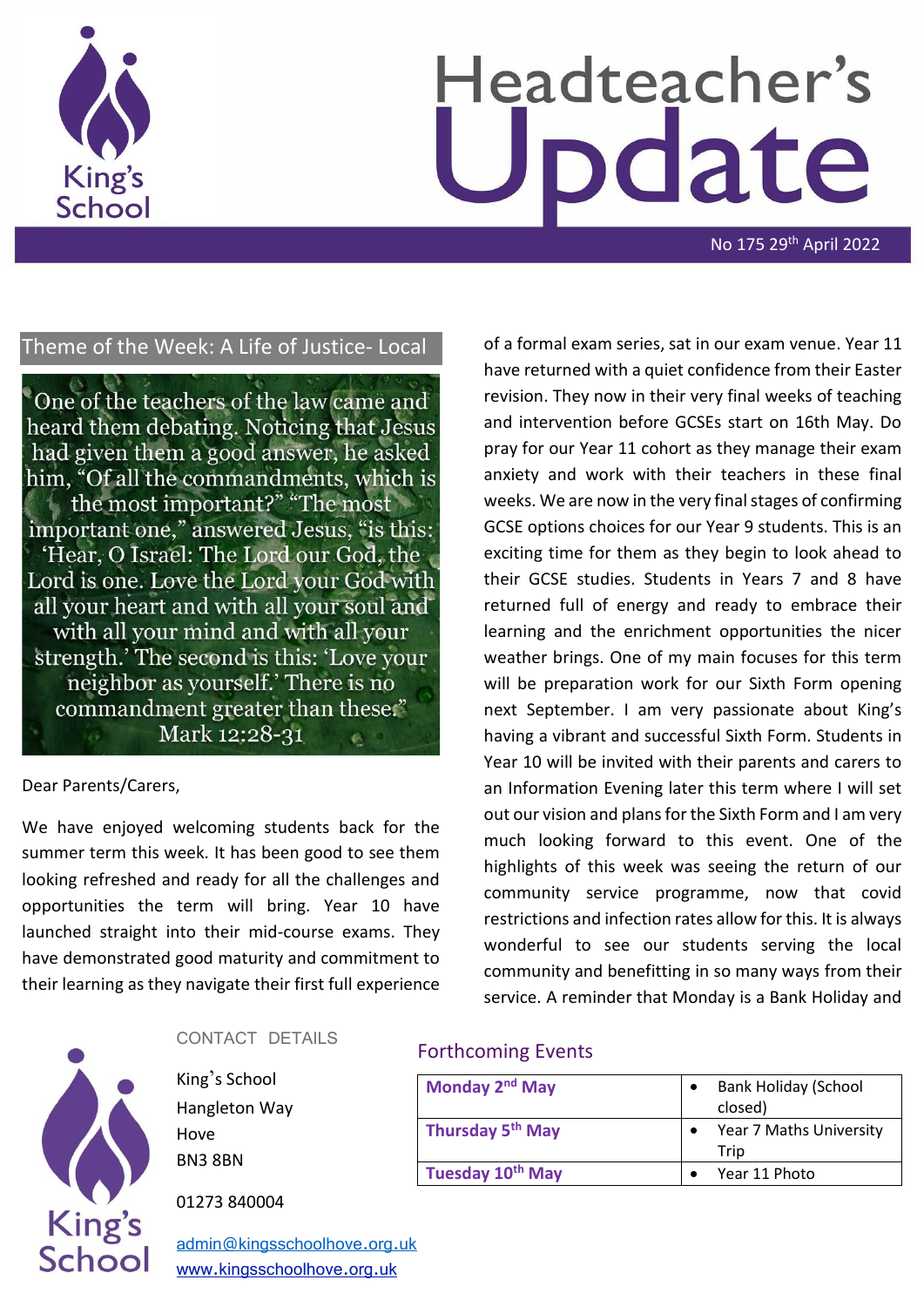the school will be closed to all students; enjoy the long weekend!

#### Mrs Price

#### Recruitment



Let all that you do be done in love 1 Corinthians 16:14

#### **WE ARE HIRING** Do you have experience as a Head of Design and Technology? Are you looking for a new challenge? We are looking for an outstanding Head of DT and Food to join our ambitious and friendly team. Please visit our website for more information.



Year 10

Well done to Year 10 on their first week of Year 10 exams. These have been run in the Sports Hall under full exam conditions and it is the first time the Year 10 students have experienced this. The students have approached these exams with real maturity and their behaviour and attitude in the exams has been impeccable. There is one day left on Tuesday and then these will be complete for the year.

This is the start of the run in to GCSE exams which will be starting at this time next year. In Year 11 there will be two sets of mock exams. All the hard work and revision done now will contribute directly to success in the GCSE exams a year from now.

#### Reports

All students (other than Year 11) receive an interim progress report in January where each subject lets you know whether your child is on track to achieve their target Stage for the year, along with grades for attitude to learning and homework. Every student will also receive a full written report during the year,and a final interim report at the end of the year where we say for every subject whether or not your child has met their target Stage for the year. More information on how we assess in Key Stage 3 can be found on our school website here:

[https://www.kingsschoolhove.org.uk/assessment-in](https://www.kingsschoolhove.org.uk/assessment-in-ks3.php)[ks3.php](https://www.kingsschoolhove.org.uk/assessment-in-ks3.php) 

The reports remaining to be sent home this year are:

Year 7 full written reports – to be sent home before half term

Year 10 exam grades – to be sent home before half term

Year 9 full written reports – to be sent home by the end of the half term

End of Year interim reports for Years 7 to 10 – to be sent home by the end of the summer term

#### Eid

The end of Ramadan is marked by a big celebration called 'Eid ul-Fitr' (the Festival of the Breaking of the Fast).

Muslims are not only celebrating the end of fasting, but thanking Allah for the strength he gave them throughout the previous month.

Mosques hold special services and a special meal is eaten during daytime (the first daytime meal for a month).

During Eid ul-Fitr Muslims dress in their finest clothes, give gifts to children and spend time with their friends and family. Muslims will also give money to charity at Eid. This year, Eid ul-Fitr will begin on Monday 2nd May and we have many students who will be celebrating on this date.

#### SEND news

The Department for Education is conducting a review of SEND provision to see how it can be improved. They would like the views of students, parents and carers. You can access the online survey and a copy of the summary document, 'SEND Review: Right support, Right place, Right time' using this link:

[https://consult.education.gov.uk/send-review](https://consult.education.gov.uk/send-review-division/send-review-2022/)[division/send-review-2022/](https://consult.education.gov.uk/send-review-division/send-review-2022/)

We encourage everyone to take part and be involved in the development of SEND provision nationally.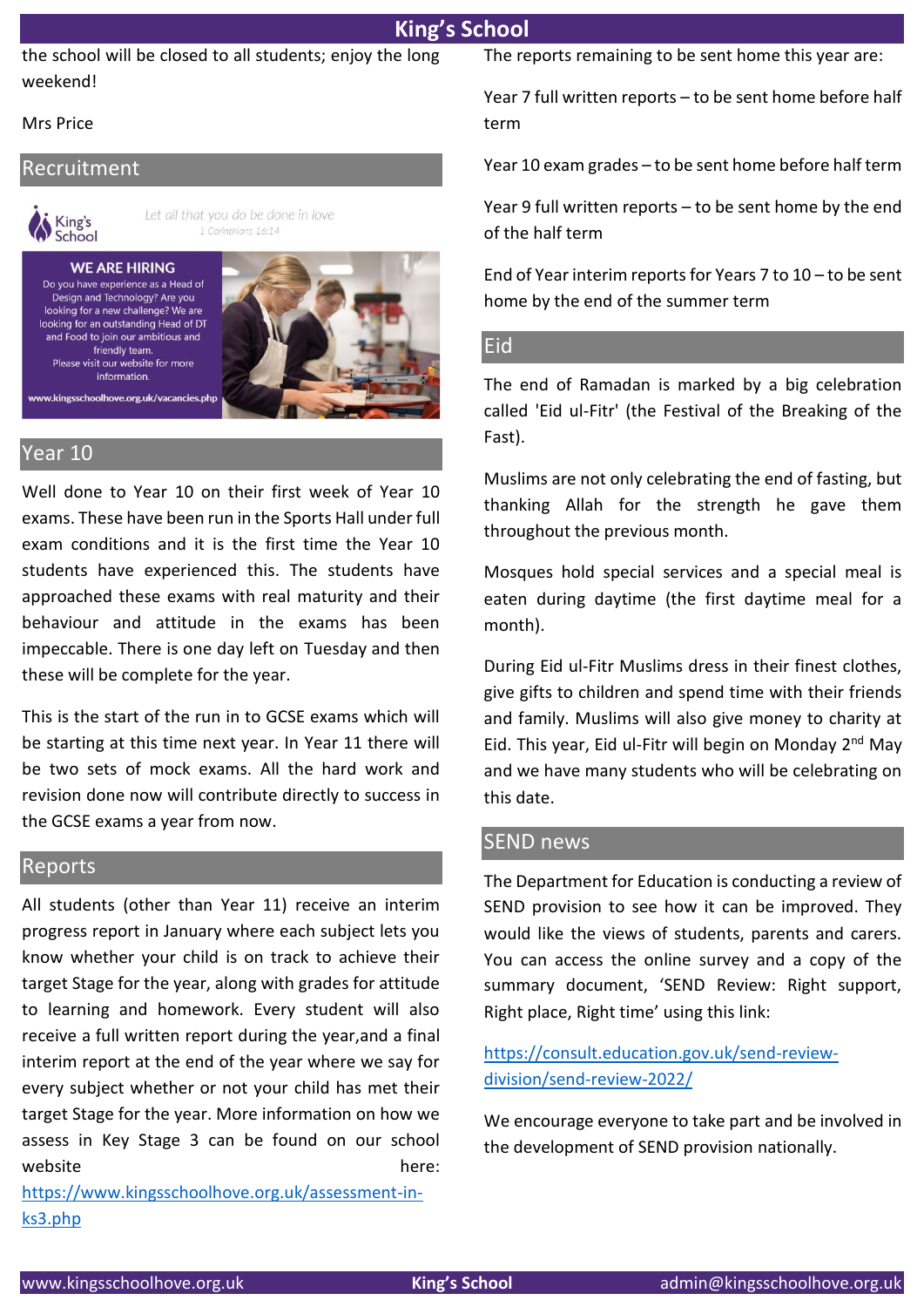#### Raising Teens Beach Walks

Local parents are invited to join a Brighton beach walk & talk. Make (Good) Trouble invites local parents and carers to join weekly, accessible beach walk-and-talks starting in May. A series of accessible communitysupport beach walks, facilitated by mental health professionals, will form part of a new programme designed to encourage parents and carers who may have experienced social isolation to meet up, share and support each other.

*"We knew from speaking to parents and carers in person and on our* [Facebook group, Raising Teens](https://www.facebook.com/groups/2648023175433512)*, that there is an urgent need for families who are struggling to find the right levels of support. Many have been negatively affected by the impact of the winter months and Covid-19 on their mental health and wellbeing."* said Daisy Cresswell. *"Our beach walks will allow parents and carers to access direct support from a professional, reap the benefits of being together outside in the fresh air and enjoy a free cuppa and a good slice of cake!"* 

The initiative will also include virtual meet-ups via Make (Good) Trouble's [Facebook group, Raising Teens,](https://www.facebook.com/groups/2648023175433512) for those that cannot attend the weekly beach walks. Expert guests will be invited to cover topics such as eating disorders, self-harm, substance misuse, school stress, conflicts in the home and LGBTQ+ support.

For details of locations, dates and to register your interest, and the contract of the please please

visit [www.makegoodtrouble.co.uk/beachwalk](http://www.makegoodtrouble.co.uk/beachwalk)



#### Trampoline – PTA Purchase

We are extremely grateful to the PTA for purchasing another trampoline for use within our PE department. This fantastic new resource will mean we can offer this exciting sport to more students in school. Trampolining is always an extremely popular sport within our PE curriculum and this new resource will be so well received across the school. Thank you!



#### Student of the Week

| <b>Students of the week</b> |                           |
|-----------------------------|---------------------------|
| Year 7                      | Nina V G                  |
| Year 8                      | Henry C, Archie M, Leia M |
| Year 9                      | Sam C, Isaac T-B          |
| Year 10                     | Bethany A                 |
| <b>Year 11</b> Liam M       |                           |

#### PTA AGM

Our PTA AGM took place yesterday evening at school. Thank you to our PTA for all of the hard work you have done and continue to do. If you are interested in getting involved in the PTA, please email [pta@kingsschoolhove.org.uk.](mailto:pta@kingsschoolhove.org.uk)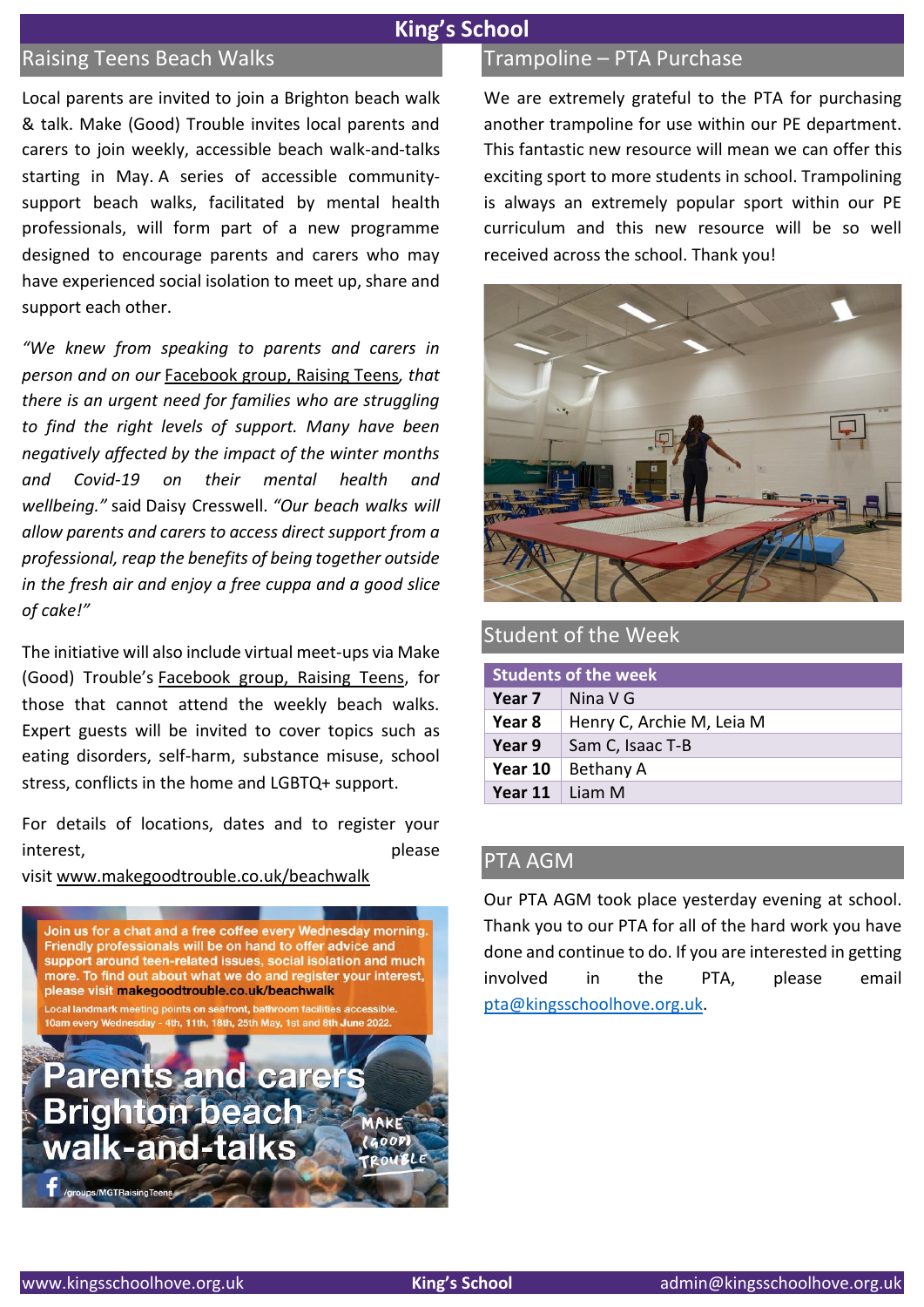#### Attendance



#### King's School Fund



#### Interhouse Basketball Competitions

The PE department are running some interhouse basketball competitions over the coming weeks up to half term. Please see below for dates.

Friday 6th May- Years 7 & 8 boys' competition.

Friday 13th May- Year 7 & 8 girls' competiton.

Friday 20th May- Years 9 & 10 boys' competition.

Thursday 26th May -Years 9 & 10 girls' competition.

#### PTA Events

Upcoming events from the King's School PTA:

• 24<sup>th</sup> June 2022 – Parent/Carers walk and talk. Parents/Carers to meet in the school playground at 9.30 and walk in the local area around school, returning to school for refreshment and uniform sales.

- $\bullet$  1<sup>st</sup> July 2022 Uniform sales on induction day from 1pm.
- 14<sup>th</sup> July 2022 Non-uniform day and refreshments to be sold after school.
- $\bullet$ <sup>th</sup> September- 6<sup>th</sup> September 2022 – Honesty uniform sales in the main reception.
- $\bullet$  15<sup>th</sup> September 2022 Colour Run.
- November/December 2022 Christmas hampers.

The PTA regularly accept donations of disposable cups, refreshments and packaging suitable for sweets. They are always looking for match funders, if you would like to offer this support please contact the PTA on [pta@kingsschoolhove.org.uk.](mailto:pta@kingsschoolhove.org.uk)

Payments for PTA events can be made using the sum up link [here.](https://kings-school-pta.sumup.link/) Events can be paid for in advance, you will receive confirmation of booking within 5 working days via an email from the PTA. If you would like to buy uniform, please email the PTA for stock and only make payment after you have the items.

The PTA also run a school lottery, details of which can be found on the poster below. Your support really does make a big difference, over the last year just 32 supporters buying a £1.00 ticket has raised over £800. That has bought a visualiser for the Maths department and two table tennis tables for the PE department! Please contact the PTA for more details.



- 
- Win up to £25,000!

To support your school, go to: yourschoollottery.co.uk/play

s must be 16 years of age or older. Offer ends 25th June 2022. Terms and co